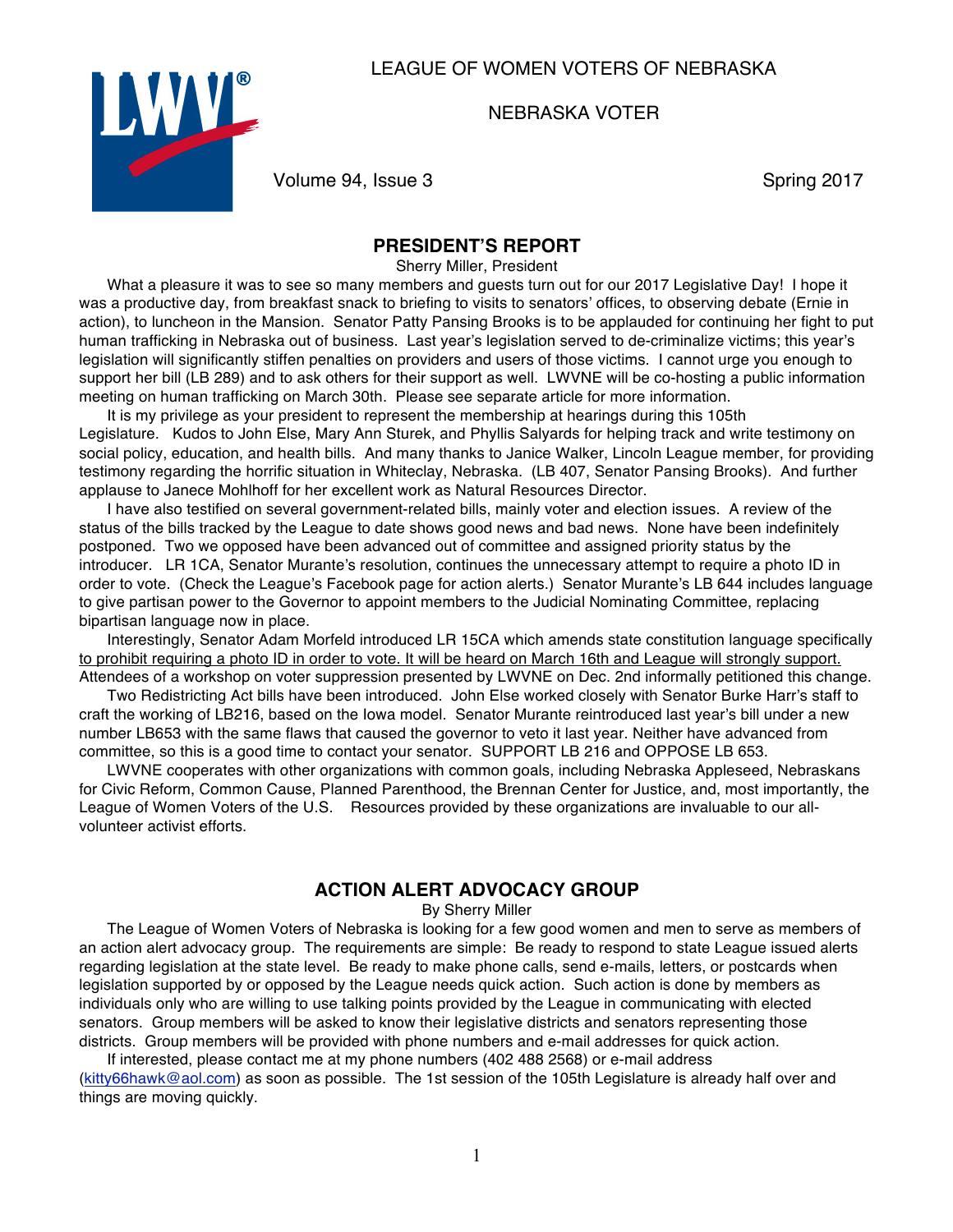## **VP MEMBERSHIP UPDATE**

#### Katie Wadas Thalken

As I wrap up my term as Vice President for Membership, I wanted to share a few quick updates. I am excited to share that our membership among Members at Large has increased from four in March 2016 to ten in March 2017. A big thank you goes to Sharon for helping make sure these members are welcomed and get added to our email distribution list. I am working with Sherry on ways to better engage MALs before I complete my term and definitely have ideas to pass on to the next person in this position.

I am also excited to share that our Facebook page is up to 178 "likes." We have been trying to post a few updates each week, including some of the testimony or action items related to the state legislature. If you haven't liked us yet, please do so and consider sharing some of our posts so your family and friends can consider liking us as well. Even if they don't join the League, this is a great way for the League to get exposure and for us to increase advocacy and awareness on the issues that are important to us.

#### https://www.facebook.com/LWVNE

Finally, I was a part of the committee that organized the Leadership Summit on February 11, 2017. We had 30 people attend and even recruited a few new members. We had great workshops and conversation and hopefully a few of the attendees will consider serving the League in some sort of leadership capacity in the future. Thanks to Joanna Lindberg, Linda Duckworth, Sherry Miller, Kate High, and Ellen Beck for their contributions to the day!

## **SOCIAL POLICY COMMITTEE REPORT**

by John Else

The Social Policy Committee identified many bills that were of interest and concern in the 2017 Nebraska Legislature. Though we identified many more than were accepted by the Board in its priority setting meeting, we ended with 87 bills (to support, oppose, or monitor):

|   | Children/Families/Juveniles | 18 |
|---|-----------------------------|----|
|   | Crime/Courts/Corrections    | 24 |
| ٠ | <b>Disabilities</b>         | 3  |
| ٠ | Firearms                    | 11 |
|   | Garnishments                | 4  |
|   | Housing and Construction    | 2  |
|   | <b>Human Services</b>       | 5  |
|   | Labor                       | 15 |
| ٠ | <b>Miscellaneous</b>        | з  |
|   | Poverty                     | 2  |

We joined with Sherry Miller to identify 28 Government (and Voting) bills. Sherry Miller agreed that she and some of her colleagues would provide the leadership on tracking and writing letters on these bills.

It has not been feasible to track all of these bills, but we have tracked a high percentage of them. Sherry and I have prepared and submitted letters of support or opposition to the committee hearings on about 20 of the bills. The committees have taken no action yet on many of the bills. Several have been approved for General File (the first of three discussions/votes for the full Legislature), but only a few have been debated and voted forward to the second or third stages).

Members of the 2017 committee are Peggy Adair and Mary Meints (Omaha), Phyllis Salyards (Hastings) and, Sheryl Wright, and new member, Ann Sherer (Lincoln). We lost two valuable former members, Jonah Deppe, who died this winter (Omaha), and David Gottschalk (Lincoln).

#### **IN MEMORIAM**

Jonah Deppe, who passed away earlier this winter, was a member of the League of Women Voters of Greater Omaha, and a much valued director, on-board and off-board, of the state League. She monitored and reported on Mental Health Issues to the board and to the membership at large in the Voter. She went to the Capitol to rally and lobby, despite physical limitations. She was a dedicated advocate with NAMI. Her expertise and friendship will be missed.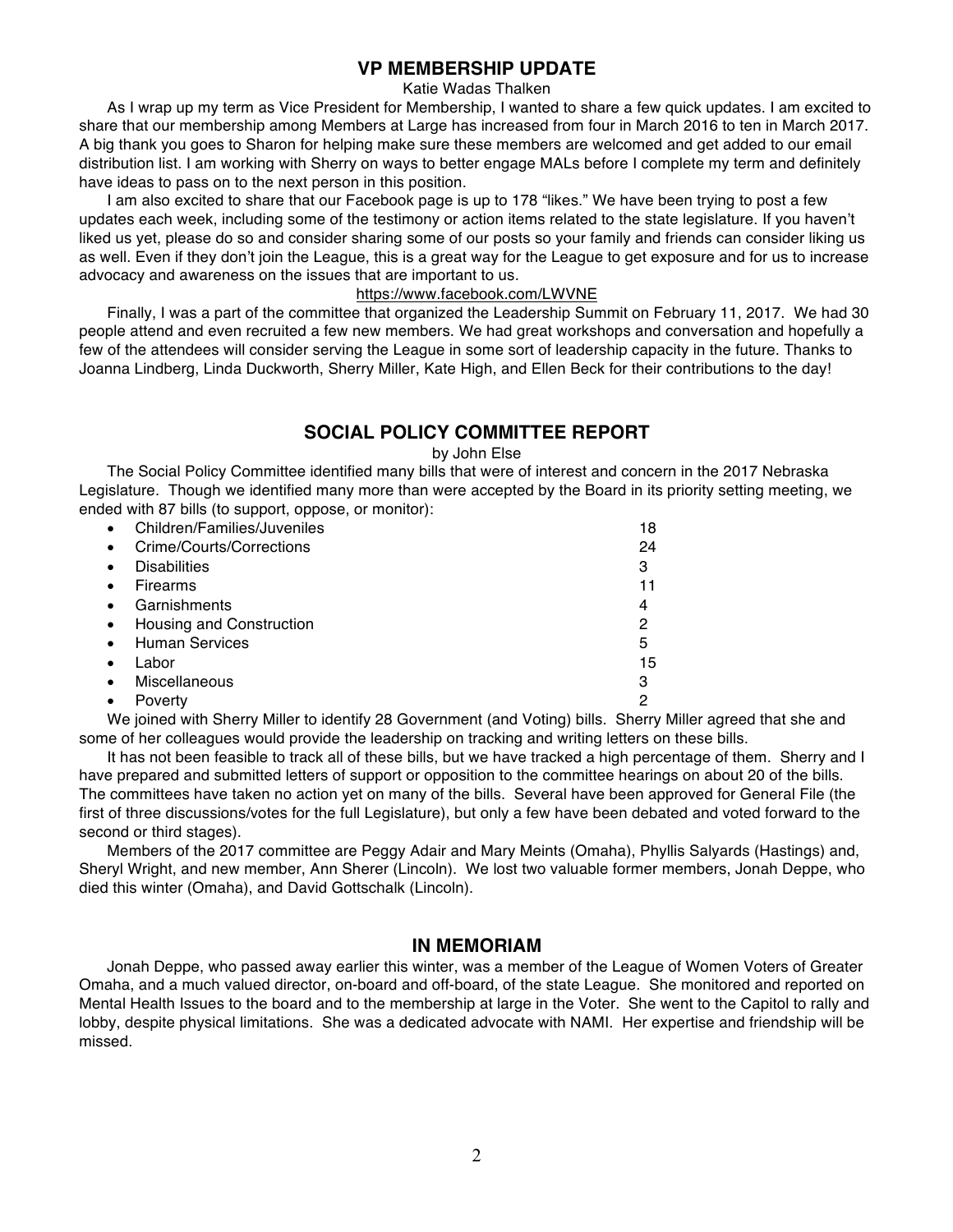# **MONEY AND POLITICS 4TH LWVNE ANNUAL MEETING REGISTRATION FORM SATURDAY, APRIL 29, 2017, 11:30 AM**

## *Northern Heights Hy-Vee, 84th and Holdrege, Lincoln, NE*

The 4th League of Women Voters of Nebraska Annual Meeting will be held in the 2nd Floor Community Room at the Northern Heights Hy-Vee, 84th and Holdrege Streets, Lincoln, NE. Check-in begins at 11:30 am, followed by a luncheon, then a talk at 12:15 pm by Jack Gould, Issues Chair, Common Cause Nebraska, on "The Lobby and Your Legislature." The call to order will be at 1:00 pm. Registration is \$12, which helps to cover the cost of coffee, materials for the meeting, and afternoon refreshment. *Please plan to purchase your own lunch* at the Hy-Vee deli after checking in; it is important to inform the cashier that you are a participant in the League of Women Voters meeting so your lunch payment will be credited to the room usage fee.

#### **LWVNE BYLAWS ARTICLE IX ANNUAL MEETING**

**Section 2. Voting Body.**

a) The voting body shall consist of members from local Leagues who are current in Per Member Payment (PMP) to LWVNE and members-at-large whose LWVNE dues are current, who are properly registered, and who are in attendance.

b) No member shall vote in more than one capacity, and there shall be no proxy voting.

**Section 3. Powers.** The Annual Meeting shall consider and authorize for action a Program, shall elect officers in the odd years, shall adopt a budget for the ensuing year, and shall transact such other business as may be presented.

**Section 4. Quorum.** A majority of voting members in attendance shall constitute a quorum for the transaction of the business of the Annual Meeting provided that at least two local Leagues are represented and, in addition, two elected officers and two on-board directors are present.

If you plan to attend please send **\$12** *payable to LWVNE* with the form below **BY Friday, APRIL 21, 8:00 am** to

Sharon Nemeth, LWVNE Office Administrator, 4600 Valley Road, Ste 306, Lincoln, NE 68510

"---------"---------"--------"--------"--------"---------"---------"---------"---------"

NAME ADDRESS \_\_\_\_\_\_\_\_\_\_\_\_\_\_\_\_\_\_\_\_\_\_\_\_\_\_\_\_\_\_\_\_\_\_\_\_\_\_\_\_\_\_\_\_\_\_\_\_\_\_\_\_\_ ZIP \_\_\_\_\_\_\_\_\_\_

TELEPHONE E-MAIL E-MAIL

\_\_\_\_\_ I want an ELECTRONIC copy of the Annual Meeting workbook *instead of* the printed one; my email is provided for delivery on Monday, April 24. I will print it out myself.

**\$12 enclosed** [you may register online at www.lwv-ne.org beginning in early April instead]